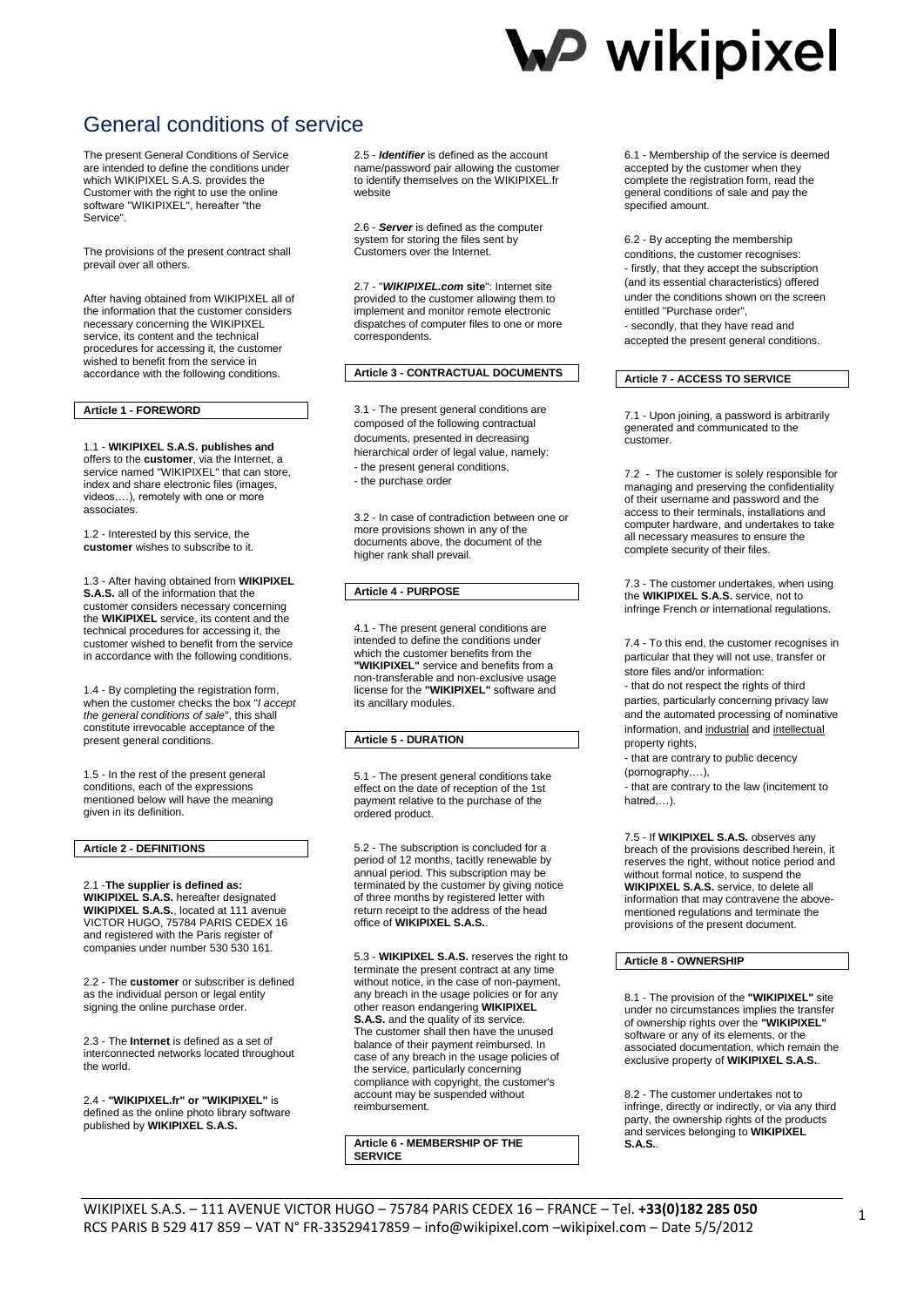8.3 - In particular, the customer shall refrain from any adaptation, modification, transformation, decompilation, functional analysis or arrangement of the website **"www.WIKIPIXEL.com"**, for any reason whatsoever.

8.4 - **The customer remains the full owner and is responsible** for the files that they host in "**WIKIPIXEL**". **WIKIPIXEL S.A.S.** acquires no ownership or rights concerning the customer's files.

### **Article 9 - OBLIGATIONS OF THE SERVICE PROVIDER**

9.1 – Limits to obligations The service provider shall be generally held to an obligation for best endeavour and it is expressly agreed that the service provider is not held to any obligation to achieve a given result.

9.2 - Return of computerised data **WIKIPIXEL S.A.S.** undertakes, in so far as possible, to return the files present on its servers in the condition in which the customer sent them, except if the customer has voluntarily deleted them from their account or their account has expired or the account has been terminated under the conditions specified in article 5.3 or a technical problem of any type whatsoever has occurred.

In case of non-return of files, the customer understands and accepts that no compensation of any kind whatsoever will be given to them.

The customer is aware that they can, at any time, recover all or part of their computerised data independently over the Internet using the **"WIKIPIXEL"** site

### **Article 10 - OBLIGATIONS OF THE CUSTOMER**

10.1 - Obligation determining the correct functioning of the service and the execution, by **WIKIPIXEL S.A.S.,** of its obligations.

The obligations to which the customer is subject are mandatory obligations, compliance with which directly and totally determines the due performance by **WIKIPIXEL S.A.S.** of its obligations. In case of any breach of its obligations, the liability of **WIKIPIXEL S.A.S.** may not be implicated on any grounds whatsoever.

#### **The obligations of the customer are:**

10.2 - To supply accurate and honest information when purchasing their subscription.

The customer undertakes to inform **WIKIPIXEL S.A.S.** of any change concerning the supplied data and shall be solely responsible for any malfunction which could result from erroneous information. The customer must maintain a valid e-mail and postal address.

The information shall be updated by letter

addressed to the head office of **WIKIPIXEL S.A.S**..

10.3 - Possess a broadband Internet connection on the workstation where the **"WIKIPIXEL"** service is used.

10.4 - Use an Internet browser of the latest generation in its latest available version number (such as: Firefox, Internet Explorer, Safari or Chrome) with the Flash modules, **JavaScript and cookies activated.**

10.5 - Inform **WIKIPIXEL S.A.S.** of any malfunction or deterioration to the service or any of its constituent elements that may be observed.

10.6 - Given that **WIKIPIXEL S.A.S.** is not in a position to accurately estimate the loss and damage that the customer may suffer due to service malfunction or any other shortcoming on the part of **WIKIPIXEL S.A.S.**, the customer is informed that they may purchase appropriate insurance at their expense if they wish to be compensated for any damage or loss that they and/or their customers may suffer.

### **Article 11 - LIABILITY**

11.1 - It is expressly stated to the customer that the due performance of its duties by **WIKIPIXEL S.A.S.** assumes that the customer fulfils **all of its obligations.**

Accordingly, the liability of **WIKIPIXEL S.A.S.** may not be implicated if the customer has even partially breached one of their obligations.

Also, the liability of the service provider may not be implicated in the following cases: - deterioration of the service caused directly or indirectly by accidents of any kind: impact, voltage surge, lightning, flood or fire;

- modification of the configuration of the client software (**"WIKIPIXEL"**) by a third party other than **WIKIPIXEL S.A.S.**

- malicious acts (piracy,…) by a third party, whether identified or not;

- and generally, any deterioration or malfunction stemming from a cause relating to force majeure.

11.2 - As **WIKIPIXEL S.A.S.** provides only a **storage** and transfer service for computerised data, **WIKIPIXEL S.A.S.** is not aware of the content of the said data, for which the subscriber declares that they are solely responsible. The liability of **WIKIPIXEL S.A.S.** may under no circumstances be implicated concerning the stored data, the customer undertaking to guarantee and hold it harmless against any claim of any kind which may be addressed to it concerning the said data.

11.3 -The customer alone can choose whether or not to save these files, to retain

### **W** wikipixel

them or to delete them, and is solely responsible for these choices.

11.4 - **WIKIPIXEL S.A.S.** shall not be held responsible for any damage or loss stemming from the use of, or inability to use, the service. The customer expressly recognises that they use the **"WIKIPIXEL"** site under their sole and exclusive responsibility.

11.5 - Any action brought against the customer by a third party constitutes consequential loss and accordingly there are no rights for compensation.

11.6 - The customer recognises that they are aware of the present **exclusions**  (indicated above) and limitations to the liability of **WIKIPIXEL S.A.S.**. The customer is therefore invited to backup, on appropriate media that they control and/or keep, any file or data that they consider sufficiently important to justify this backup.

11.7 - In case of any complaint concerning a malfunction or incident, the customer must inform **WIKIPIXEL S.A.S.** by registered letter with return receipt within 48 working hours following the date upon which they became aware of the malfunction or incident.

In case of direct or indirect damage (such as commercial prejudice, loss of operation, loss of clientele, loss of files and/or data, any commercial problems whatsoever, loss of profit, loss of brand image, loss of evidence, access by an unauthorised third party to the Service, failure of the system for security, update, storage and encryption of information contained in the files and/or the information) suffered by the customer, the liability of **WIKIPIXEL S.A.S.** may be no more than the loss of an opportunity to reduce the effects of the incident, as the service that is the subject hereof does not exempt the customer, if they so wish, from purchasing insurance appropriate to the IT risks that they wish to protect their company against, particularly in case of the loss of computerised data.

11.8 - However, if the liability of **WIKIPIXEL S.A.S.** is implicated, by express agreement, it is clearly agreed that the obligation for compensation shall be limited to the amount of the annual charge for the customer's subscription.

### **Article 12 - LIMITATION ON CUSTOMER'S TRAFFIC**

12.1 - For preventive purposes and to ensure optimal service quality, the quantity of data transferred (known as "traffic") by the customer to their correspondents is limited by a quota.

In the case of a "Business" subscription, this quota is set at five times the subscribed storage space (which may not be carried over from one month to another).

In the case of a free registration, this quota is set at **5 GB** per month (which may not be carried over from one month to another).